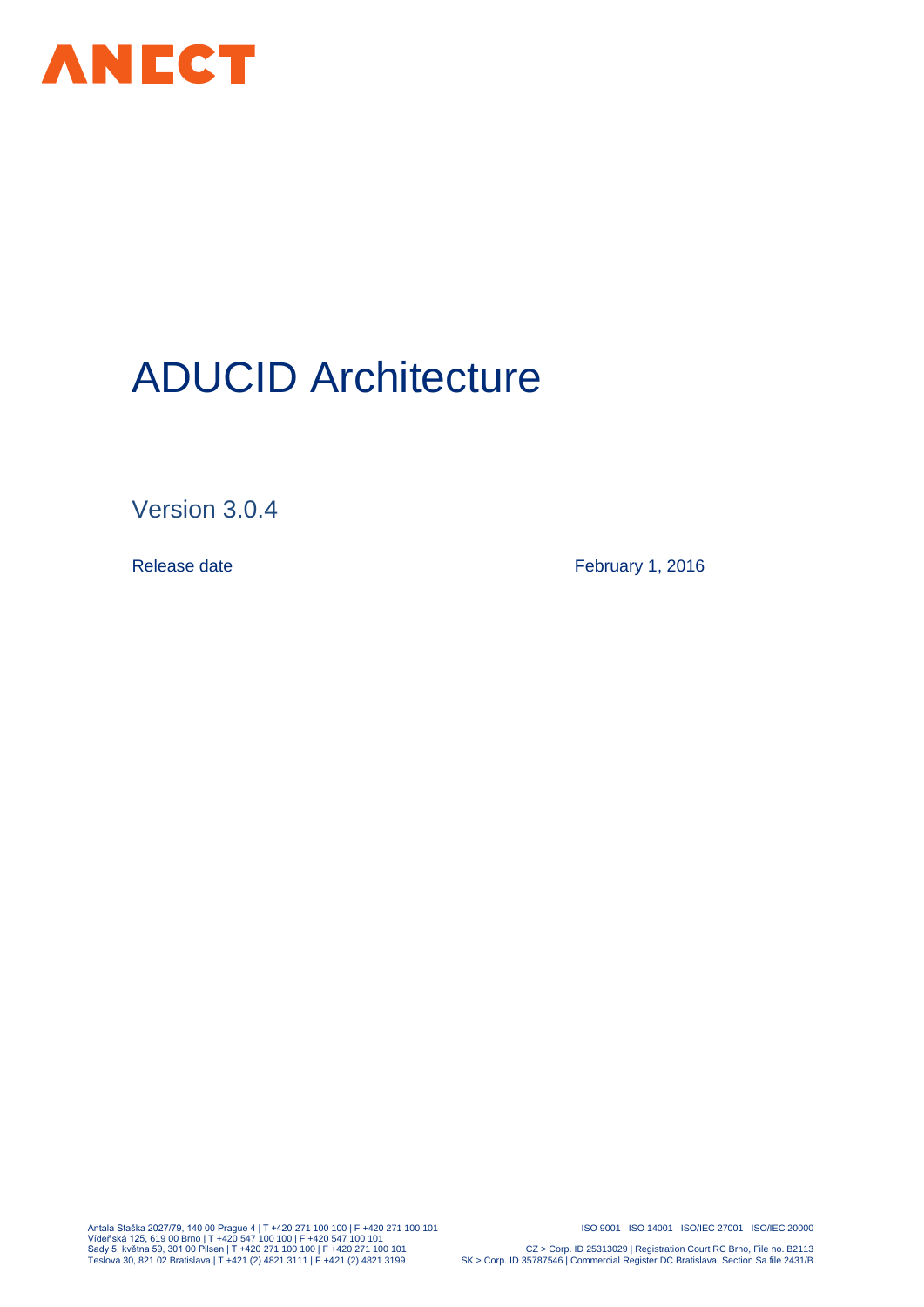# Table of Contents

| 1. Purpose of this document             | $\overline{\mathbf{3}}$ |
|-----------------------------------------|-------------------------|
| 2. Basic components                     | 3                       |
| 2.1. Target application                 | 3                       |
| 2.2. Server part of ADUCID <sup>®</sup> | 4                       |
| 2.3. Client part of ADUCID®             | $\overline{4}$          |
| 2.3.1. Windows PEIG PC, OSX PEIG        | 4                       |
| 2.3.2. Windows PEIG USB                 | 4                       |
| 2.3.3. iOS PEIG and Android PEIG        | 4                       |
| 2.4. Adapters                           | 5                       |
| 3. Communication between components     | 5                       |
| 4. Integration with web applications    | 6                       |
| 4.1. Redirect                           | $\overline{7}$          |
| 4.2. URI schema                         | $\overline{7}$          |
| 4.3. Other adapters                     | $\overline{7}$          |
| 5. Operation                            | $\overline{7}$          |
| 6. Binding                              | 8                       |
| 7. Abbreviations                        |                         |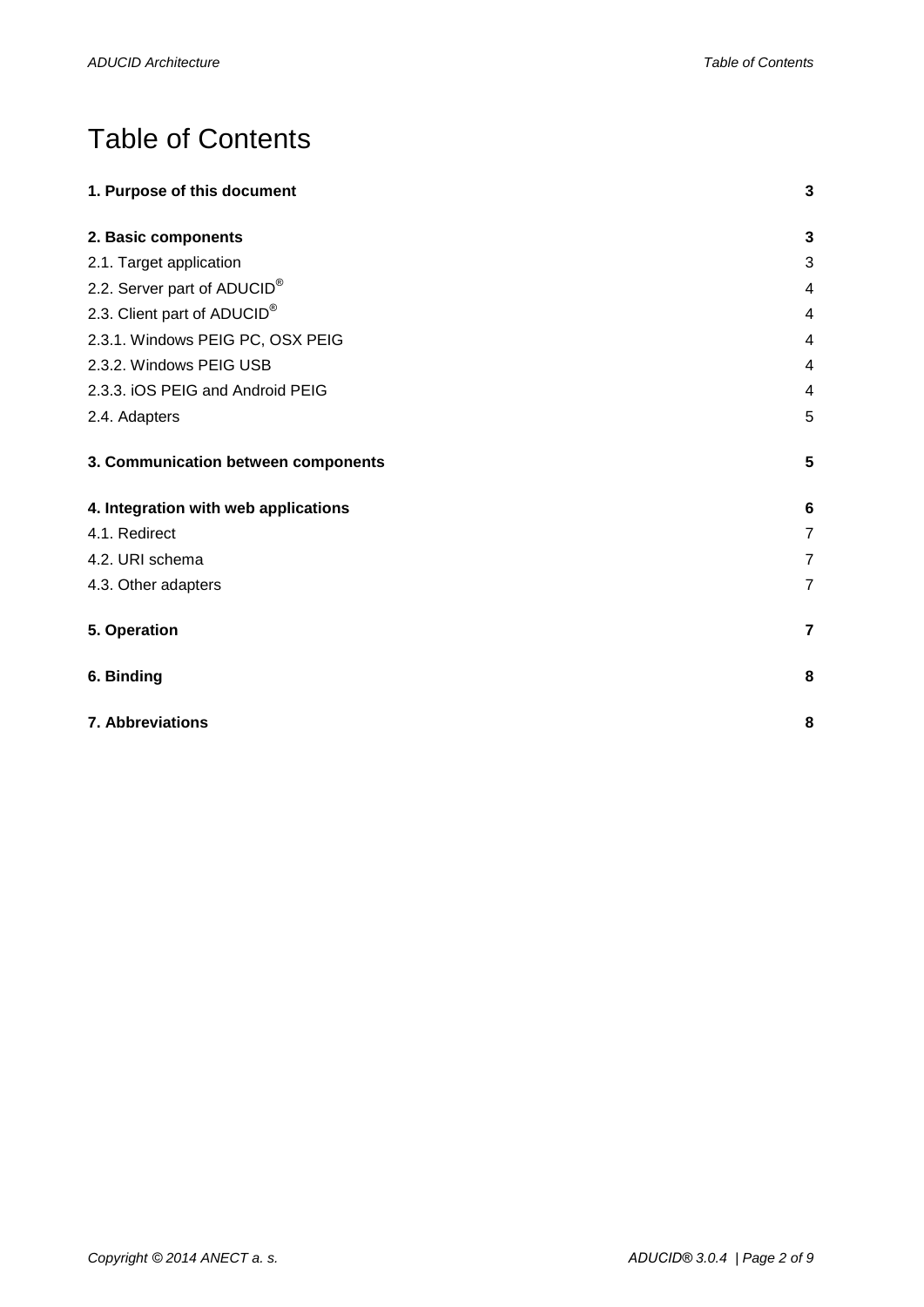# <span id="page-2-0"></span>1. Purpose of this document

This document describes ADUCID<sup>®</sup> at the system level necessary for integrating with target application.

To understand this document, the reader is required to have knowledge of web technologies, programming and integration of web applications.

# 2. Basic components

<span id="page-2-1"></span>

Figure 2-1 ADUCID<sup>®</sup> system diagram for integration

#### <span id="page-2-2"></span>**2.1. Target application**

Target application is any application that uses ADUCID® services. Examples of such applications include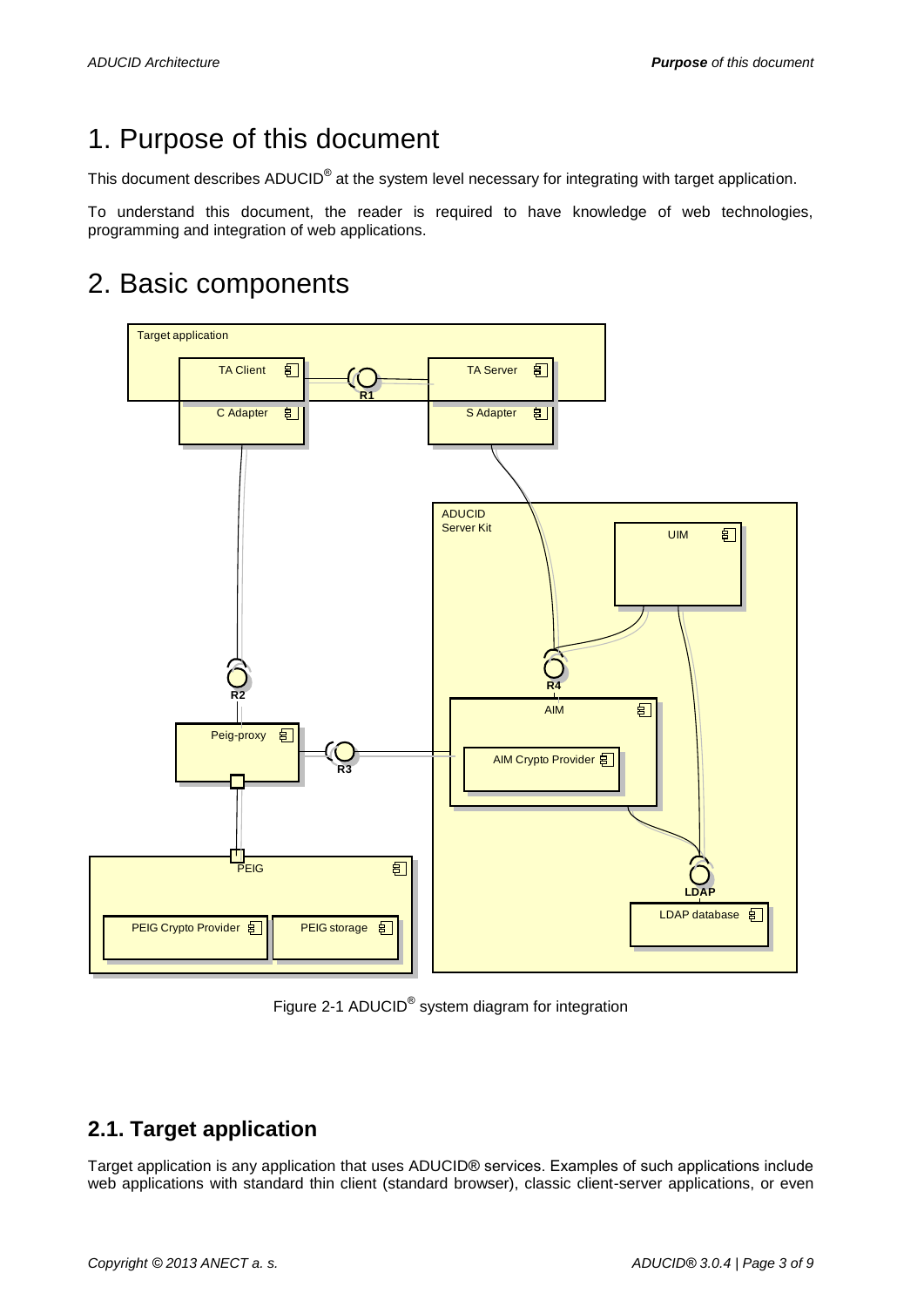universal system tools which are not normally viewed as applications, e.g. a VPN system for remote access, Wi-Fi connection, terminal access (e.g. X terminal), etc.

From the system point of view, the application consists of a client part and a server part (TA Client and TA Server), which communicate with each other in their own manner via an R1 interface.

#### <span id="page-3-0"></span>**2.2. Server part of ADUCID®**

The server part of ADUCID $^{\circ}$  consists of following parts:

• AIM – ADUCID<sup>®</sup> Identity Machine – delivers ADUCID<sup>®</sup> server functionality, performs all ADUCID<sup>®</sup> operations and provides access to user data stored along with electronic identities in the LDAP database.

AIM is controlled by the target application using the R4 interface. Using this interface, it also provides services for working with user data.

Using the R3 interface, it communicates with the client part of ADUCID<sup>®</sup>.

Another part of AIM is the provider of cryptographic services (AIM Crypto Provider) that can be implemented through different manners - e.g. as a software library or hardware device (HSM, etc.).

- Data for electronic identities and user data along with other operational data is stored in the standard LDAP database.
- UIM is a web application used to administer ADUCID<sup>®</sup> and can also be used to administer users for a target application or multiple target applications. In addition to this, administration of users can also be provided through a certain target application.

The entire server part of ADUCID<sup>®</sup> along with the operating system and all third-party systems required to operate the server part of ADUCID<sup>®</sup> are supplied as complete virtual appliances (Orange Box).

#### <span id="page-3-1"></span>**2.3. Client part of ADUCID®**

PEIG<sup>®</sup> is the fundamental client element of ADUCID<sup>®</sup> that fully manages electronic identities of its user.

PEIG documentation is located at http://www.aducid.com/support

Currently, PEIG is supported on Windows 7, Windows 8, Mac OS X, Android (4.0+) and iOS 7+ devices

Windows machines also support PEIG located on a USB token.

#### <span id="page-3-2"></span>**2.3.1. Windows PEIG PC, OSX PEIG**

PEIG can run on the same computer as the target application client. PEIG communicates with the target application by using the internal communication of the host operating system. A separate PEIG-proxy is used.

PEIG<sup>®</sup>-proxy functions as a communications module for the client part that connects the client part of the target application to PEIG®, and also as an application firewall that protects PEIG®. PEIG®-proxy must be run on the same computer as the client part of the target application (in contrast to PEIG<sup>®</sup>, which may be on a different device carried by the user).

PEIG<sup>®</sup>-proxy contains no user data.

PEIG<sup>®</sup>-proxy provides ADUCID<sup>®</sup> services via the R2 interface. This is used to initiate the activity of PEIG<sup>®</sup> and transmit outputs of the client part of the target application.

#### <span id="page-3-3"></span>**2.3.2. Windows PEIG USB**

PEIG can be also used from USB storage. This type is supported only on Windows platform.

#### <span id="page-3-4"></span>**2.3.3. iOS PEIG and Android PEIG**

PEIG can run on a mobile phone (Android 4.0+ or iOS). Two communication options exist in the case: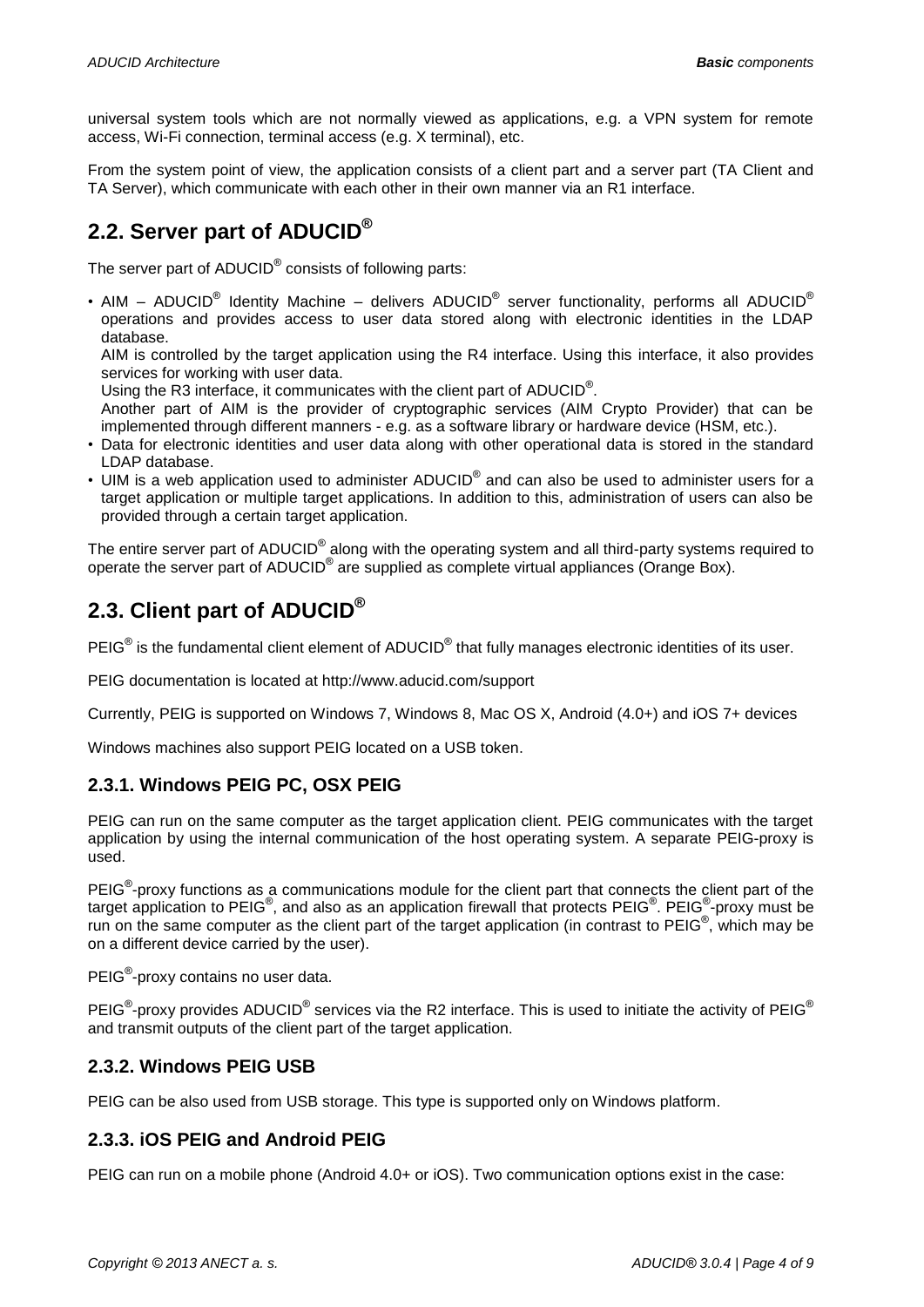- QR code  $\bullet$
- aducid:// URI schema

The mobile phone presents an authentication token in the case of QR code usage. A user can log in into the target application by taking a QR code snapshot. It is possible to do this in the case of a remote desktop, as well. It is possible even if no ADUCID software is installed on the client computer.

The mobile phone runs the client part of target application, together with PEIG in the case of aducid:// URI schema usage. The applications communicate with each other as expected in mobile phone operating systems.

The PEIG Mobile supports internal data saving in mobile phone internal storage only.

#### <span id="page-4-0"></span>**2.4. Adapters**

Special adapters are developed and supplied to simplify the integration of target applications. The client adapter (C Adapter) communicates with the client part of the target application; the server adapter (S Adapter) communicates with the server part of the target application.

The interface between the adapter and target application is the specific interface of that particular application.

For example, for standard web applications, the client interface is either an HTTP interface for a redirect adapter, or an internal interface of the respective browser for a plug-in adapter.

Adapters communicate with the rest of ADUCID<sup>®</sup> using standard interfaces (R2 and R4).

The target application can, but is not required to, use the adapters. It can communicate with ADUCID<sup>®</sup> directly using the R2 and R4 interfaces.

### <span id="page-4-1"></span>3. Communication between components

A fundamental unit of activity in ADUCID<sup>®</sup> is an operation. Such operation can be an authentication, creation (initialization) of an electronic identity, a change in electronic identity, etc. Operations can have their own parameters.

The server part of the target application first requests the required operation via the R4 control interface and specifies its AIM parameters.

The result is a unique, one-time authId operation identifier that can be initiated either by the target application or AIM.

The client part of the target application transmits the PEIG®-proxy startup event through the R2 interface. The startup event includes authId and the R3 interface URL.

Communication between the client part and the server part of the target application via the R1 interface is handled internally by the target application.

The startup event from the R2 interface of PEIG®-proxy is transmitted to PEIG®. PEIG® then starts processing the operation by transmitting the authId to R3 URL (via PEIG<sup>®</sup>-proxy). AIM manages the entire operation process that consists of transmitting and processing several messages between PEIG® and AIM.

In terms of communication, PEIG® is a client, or more precisely, a PEIG®-proxy client and an AIM server. In terms of control, the operation is managed by the AIM (based on target application request submission).

When the operation is concluded, a random, one-time secret authKey is generated on PEIG<sup>®</sup> (if successful), which is then transmitted to the client part of the target application along with authId via PEIG<sup>®</sup>-proxy and R2.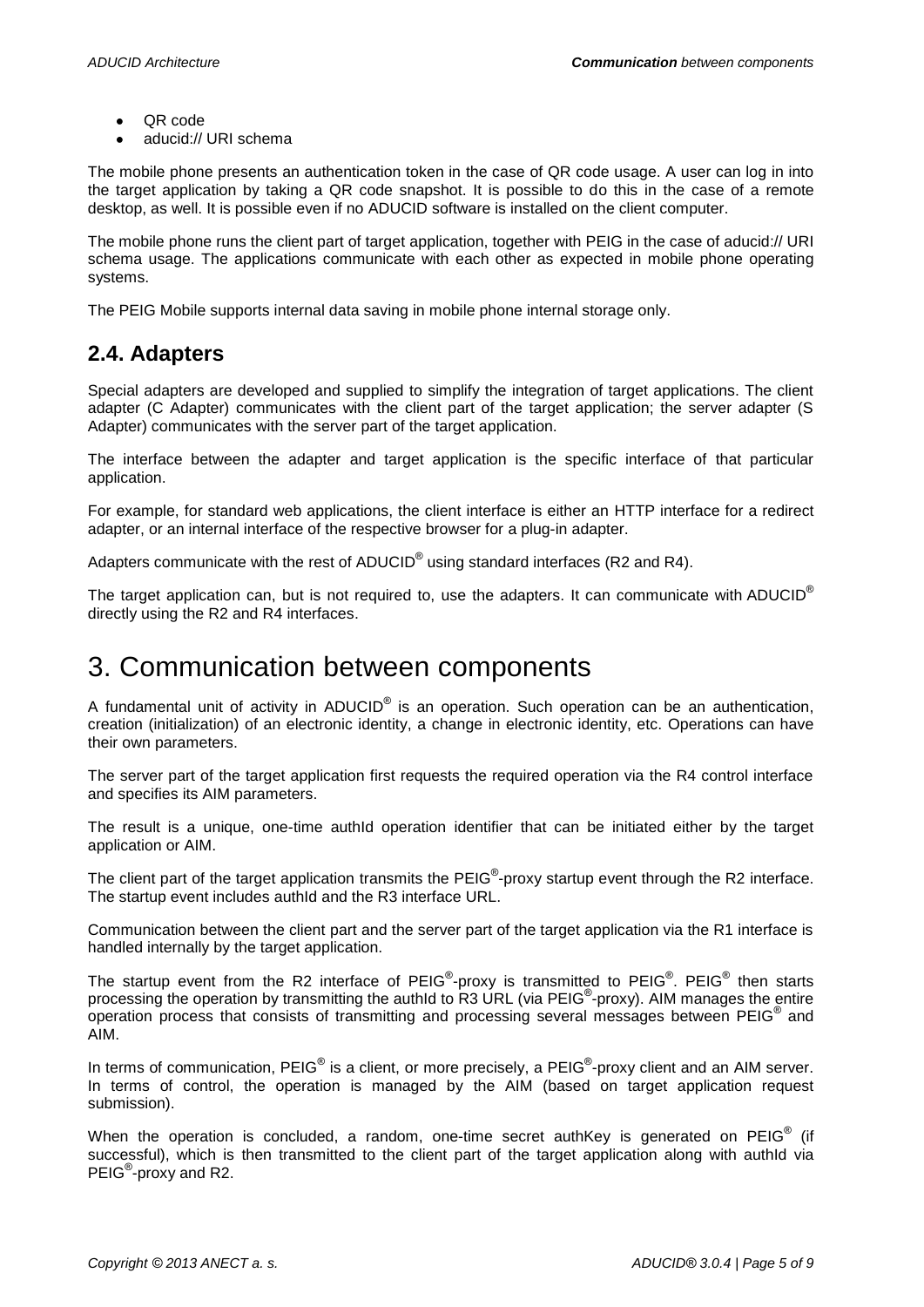The server part uses authId and authKey for further communication with AIM via the R4 interface in order to obtain electronic identity attributes and to work with user data (personal objects). In order for these requests to be carried out successfully, correct values for authId and authKey (one-time secret that was transmitted at the end of a successful operation at the client part of the target application) must be transmitted.



Figure 3-1 ADUCID<sup>®</sup> communications diagram

The R2, R3 and R4 interfaces are standard web services. R3 and R4 are transmitted via HTTP; R2 uses an internal transport layer of the host operating system.

Communication is simpler in the case of PEIG for a mobile phone. The PEIG proxy is internally integrated with PEIG in one application and the mobile phone operating system internally supports inter-application communication.

PEIG is registered with aducid:// URI in an operating system. The R2 interface starting event is transferred as an aducid:// URI to an operating system. The operating system activates PEIG by using the URI parameters.

PEIG finishes its activity by using a return URI. The return URI is transferred from AIM to PEIG during PEIG activity. The return URI is typically https://, to activate a registered web browser.

C Adapter is an internal part of operating system, in this case.

## <span id="page-5-0"></span>4. Integration with web applications

Adapters (both client and server) are used to simplify the integration with target applications.

Integration of web applications supports two different types of communication between the client (web browser) and the server: redirect and HTTP authentication.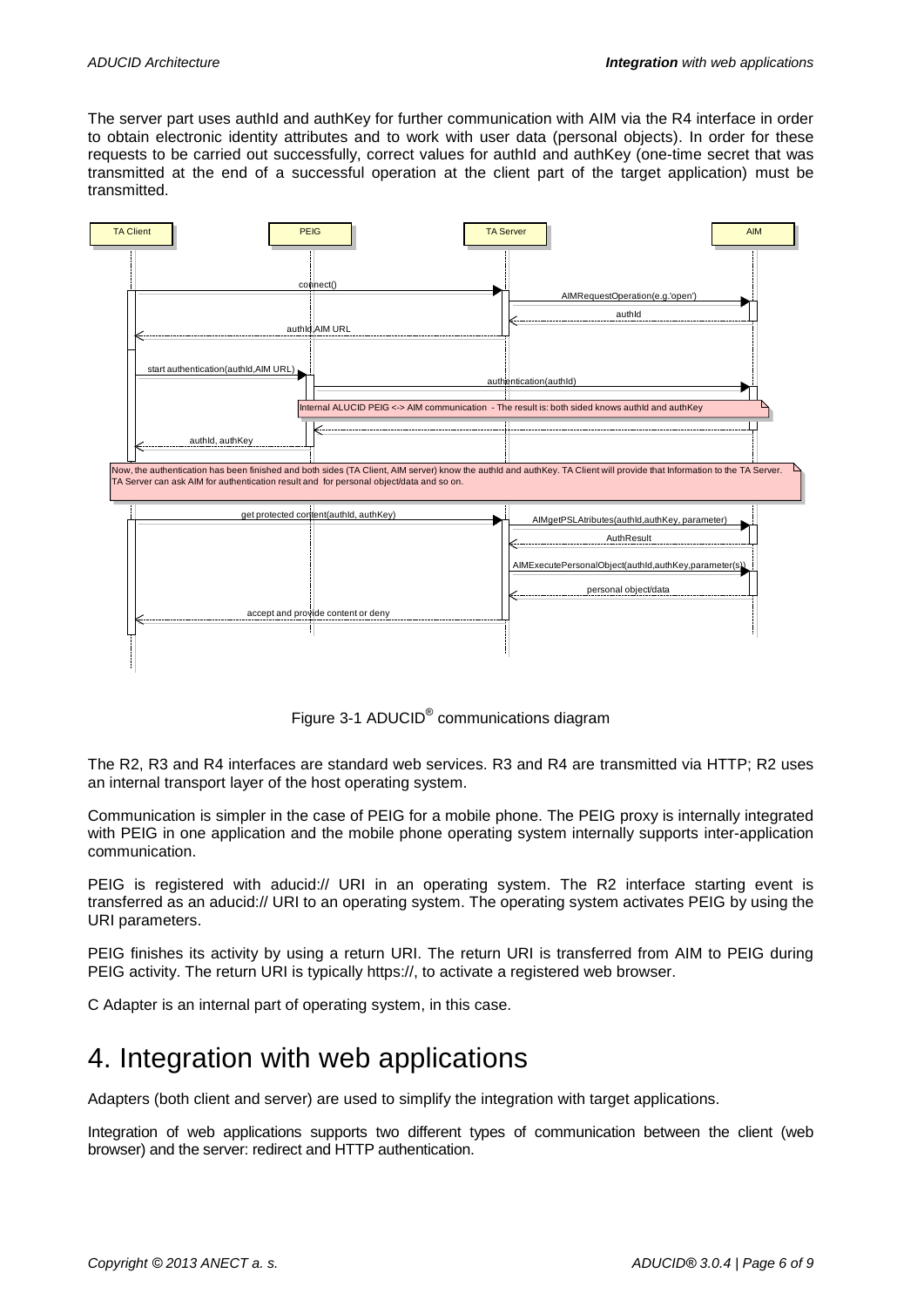#### <span id="page-6-0"></span>**4.1. Redirect**

Redirect facilitates the communication between the client and the server adapter via standard HTTP redirect functionality.

No adjustments or plug-ins for standard browsers are required. It's sufficient that the browser allows redirect to localhost.

A client redirect adapter is installed at the client station and expects an HTTP redirect to the ADUCID® port (44240) that initiates authentication.

The server part may use the server adapter to create and manage this communication redirect (AIMproxy).

From the system's perspective, the option to use a standard browser is considered an advantage, while the use of the HTTP redirect to a TCP/IP port is considered a disadvantage.

#### <span id="page-6-1"></span>**4.2. URI schema**

The current operating system (including mobile phone operating systems and workstation operating systems) brings a new way of secure communication between applications in a protected user space. It is the registered, specific URI schema.

If the supporting application is registered in the operation system with the URI schema during installation, the operating system ensures activation of the registered application and transfer of the URI parameters to the application.

This option is used by PEIG for mobile phones.

#### <span id="page-6-2"></span>**4.3. Other adapters**

Other adapters also exist that simplify the integration of web applications with ADUCID®. One of them is an API for working with user attributes (after authentication) that allows read/write without the need to program a web service for the R4 interface. There are also specialized adapters for relevant specialized frameworks or environments used by web application designers (Spring, PHP).

# <span id="page-6-3"></span>5. Operation

The fundamental element of ADUCID<sup>®</sup>'s activity is an operation. The target application requests AIM to perform an operation, AIM along with PEIG® then perform the operation and make the result available to the application. The application can then use the result of the operation (e.g. use a positive authentication result to grant access to information to a specific user in the scope of that user's assigned rights, or use a negative result to deny access).

Standard applications only use the "open" operation, which performs user authentication.

Applications that manage identities (Identity Management) use other operations that support the execution of the entire lifecycle of the identity and other activities. For illustration, a list of supported operations of ADUCID<sup>®</sup> is provided with a brief description of each operation:

- Initialization of an identity (II Identity Initialization "init") PEIG® and AIM together form a new unique electronic identity.
- Use of an identity (IU Identity Use "open") PEIG® and AIM together validate the eID and provide a link to user information (authentication).
- Change in an identity (IC Identity Change "change") PEIG® and AIM together change the existing internal values of the identity while preserving the entire context of personification (including all associated personal data).
- Termination of an identity (IE Identity End "delete")  $PEIG^{\circledast}$  and AIM together invalidate the electronic identity and prevent anyone from performing any operation using this identity.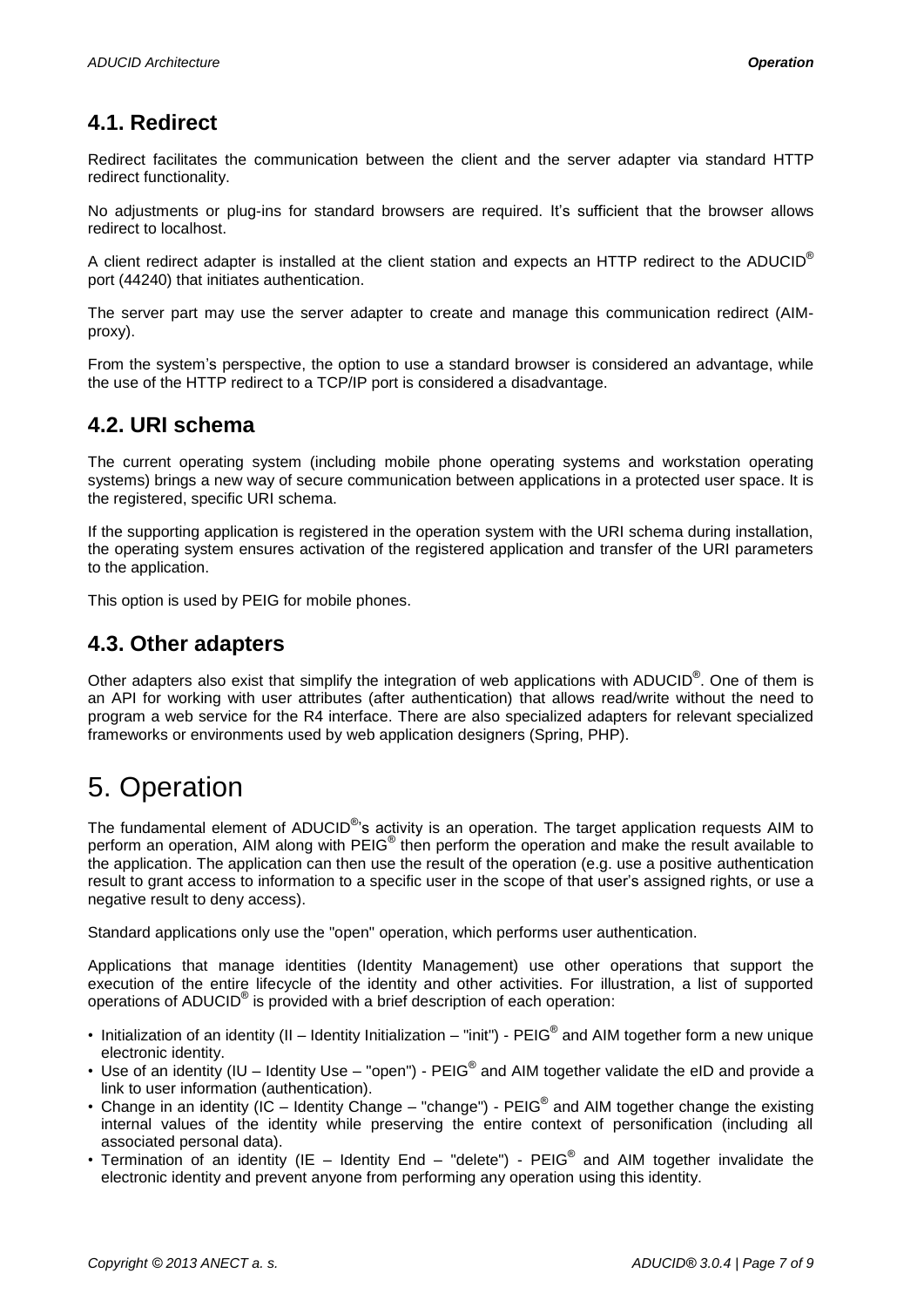- Reparative change of an identity (RC Reparative Identity Change "rechange") Change of an identity performed if the validity of previous identity has expired.
- Reparative initialization (RI Reparative Identity Init "reinit") identical with II, performed if corresponding identity exists on PEIG® (this operation's purpose is to restore AIM).
- Confirmation of a link between identifiers (IL Identity Link "link") PEIG® and two AIMs form a unique, one-time shared identity, and its connection to user information for both AIMs.
- Replica of an identity (IR Identity Replica "replica") The second (backup) PEIG<sup>®</sup> creates a new identity tied to the identity at the primary PEIG<sup>®</sup>. The link between the PEIG<sup>®</sup>'s owner and the user information is preserved.

# <span id="page-7-0"></span>6. Binding

The issue of authentication results from linking the target application together with the protection of the data channel between the client and server part of the target application. This is called "binding".

Different user scenarios exist for how to link a target application to ADUCID authentication. They have different user and security features. It is possible to take snapshot of a QR code by using a mobile phone, when the QR code is displayed on a workstation screen to log in, or it is possible to use PEIG from hard disk of the same workstation where the web browser is running, or it is possible to use a web browser on a mobile phone or tablet.

The AIM security manager can select what binding scenarios will be supported by AIM and what scenarios will be disabled. This is possible through the AIM "binding mode" attribute configuration.

# <span id="page-7-1"></span>7. Abbreviations

Below is a summary of used abbreviations and their meaning:

| <b>ADUCID®</b>    | ADUCID® is a new authentication system that functions on the principle of providing<br>services and infrastructures of electronic identities. It is an identification and<br>authentication framework based on new ideas, rules, procedures<br>and<br>implementations for work and support of a unified method of authentication.                                     |
|-------------------|-----------------------------------------------------------------------------------------------------------------------------------------------------------------------------------------------------------------------------------------------------------------------------------------------------------------------------------------------------------------------|
|                   | The main purpose of ADUCID® is to provide identification and authentication<br>services in the cybernetic world of ICT systems using the ADUCID® secure<br>authentication layer.                                                                                                                                                                                      |
|                   | ADUCID® provides:                                                                                                                                                                                                                                                                                                                                                     |
|                   | • Electronic identity services<br>• Secure authentication services<br>• Essential infrastructure for listed services                                                                                                                                                                                                                                                  |
| <b>PEIG®</b>      | PEIG® (Personal Electronic Identity Guardian) is a device that provides full<br>management capabilities for its user's electronic identities. Using the user identity, it<br>also provides automatic authentication between the client application (used by the<br>user) and the server part of the target application (that the user is accessing).                  |
| <b>AIM</b>        | ADUCID® Identity Machine - Implements ADUCID® server functionality itself. It<br>performs all ADUCID® operations and provides access to user data stored along<br>with electronic identities in the LDAP database.                                                                                                                                                    |
|                   | Through a standard network interface (web services), it provides target applications<br>with services related to administration of the CyberID/eID. AIM contains an<br>administrator and a user graphic interface (called UIM). AIM can also provide<br>authorization services (including administration of authorization attributes to the<br>relevant CyberID/eID). |
| AIM-proxy         | Specialized module for web applications used to communicate with the client web<br>browser upon authentication of HTML applications. This component enables<br>ADUCID® to login into UIM without modifying the browser (redirect login).                                                                                                                              |
| <b>PEIG-proxy</b> | Specialized software communications module that connects PEIG® Core to the<br>client target application and AIM. It also functions as an application firewall to<br>protect PEIG® Core. It must be run on the same computer as the client part of the                                                                                                                 |